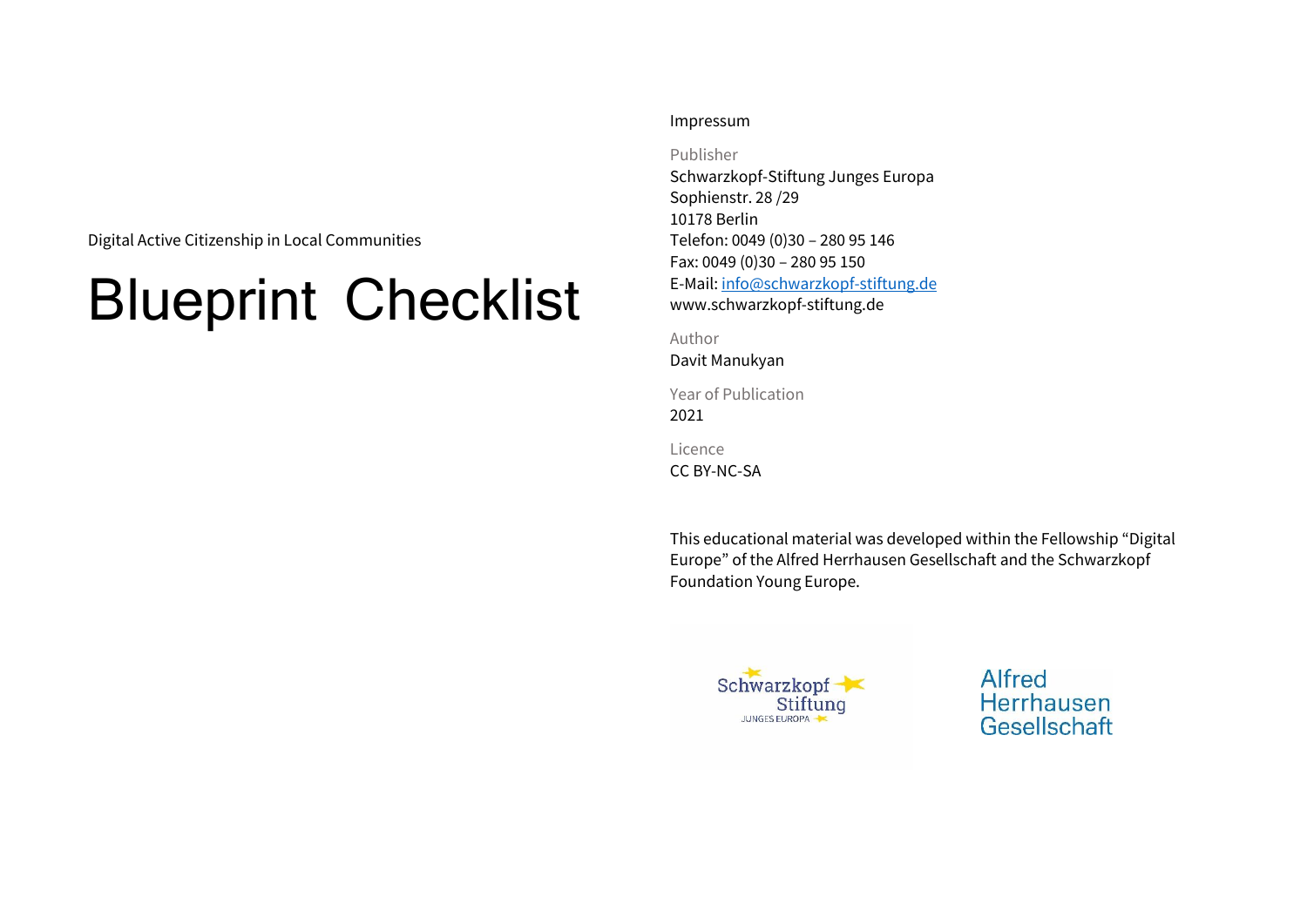# **Several digital tools that can be of use when making campaigns:**

#### <sup>o</sup> Start a Website/Blog

Websites and blogs are good long-term tools to share your ideas and opinions on different matters with the public.

#### <sup>o</sup> Open and promote events

Facebook events are a great way of organising different types of activities and mobilising people.

#### o Open social media groups and group chats

Group chats are a great way of communicating with a group of people regardless of distance, it can be a great platform for discourse, sharing opinions and gathering perspectives.

#### <sup>o</sup> Write statuses and make stories

Writing statuses provide an excellent platform for people to share their opinions, generate discussions and debates.

#### <sup>o</sup> Livestream videos

Livestreaming is another effective tool to spread your opinions and directly engage with public, as well as show the situation on spot during acts of civic activism.

#### <sup>o</sup> Make photos and visuals

Photos and visuals are a good tool to attract attention on a topic which you want to address and raise awareness about.

#### <sup>o</sup> Use hashtags

Hashtags are a great way to make your voice heard, attract attention and getting support when doing a digital campaign. It helps to mobilize all of the information on special channels.

#### <sup>o</sup> Create challenges

Initiating online and offline challenges are an effective way to make your message viral and to spread information exponentially.